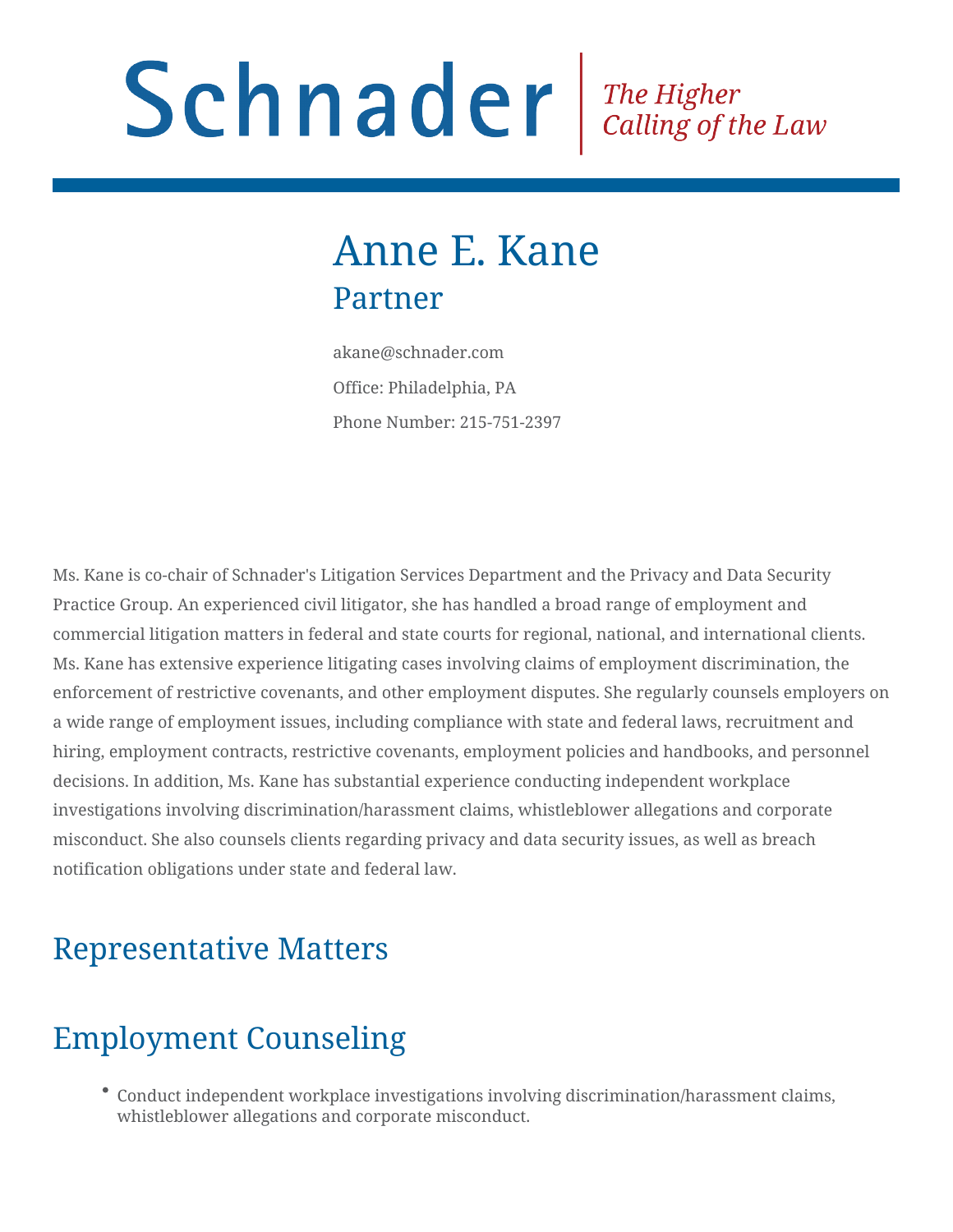- Advise employers regarding employee termination issues, including the review and drafting of severance and non-compete agreements.
- Advise employers regarding the drafting, implementing and updating of human resources policies.
- Advise employers regarding affirmative action obligations, defenses to OFCCP jurisdiction and OFCCP compliance issues.
- Conduct training for management employees on workplace discrimination, harassment and privacy laws.
- Advise employers regarding privacy and data breach laws.
- Draft and negotiate executive employment agreements.

# Labor and Employment Litigation

- Successfully defended a financial institution in ERISA breach of fiduciary duty litigation.
- Litigated and brought to a successful conclusion an employment discrimination lawsuit filed by a former employee of a major financial institution.
- Defended Pennsylvania state agency in PHRC proceedings involving allegations of sexual discrimination.
- Defended EEOC charges of discrimination under Title VII, the Americans with Disabilities Act and the Age Discrimination in Employment Act for a variety of clients including financial institutions, health care organizations and national retailers.
- Obtained dismissal on summary judgment of a federal wage and hour class action lawsuit filed by the employees of a national security firm providing paramedic services in remote areas along the Alaska pipeline.
- Assisted employers in a variety of lawsuits involving the enforcement of non-compete and confidentiality agreements.
- Successfully defended a sexual discrimination lawsuit against a national security firm.

# Commercial Litigation

- Represented national railroad in an economic loss class action arising out of a train derailment where denial of class certification was obtained.
- Successfully defended a national railroad against multimillion dollar construction overrun and delay claims arising out of the installation of fiber optic cable along railroad right-of-way.
- Defense of research hospital in trade secret dispute arising out of collaboration with third party scientists.
- Represented a national manufacturer in environmental insurance coverage litigation.
- Represented both condemnors and condemnees in eminent domain litigation.
- Obtained a summary judgment, affirmed on appeal, in contractual dispute between former and current property owners regarding allocation of \$42 million environmental clean up and insurance rights.
- Represented regional and national parking operators and management companies in eminent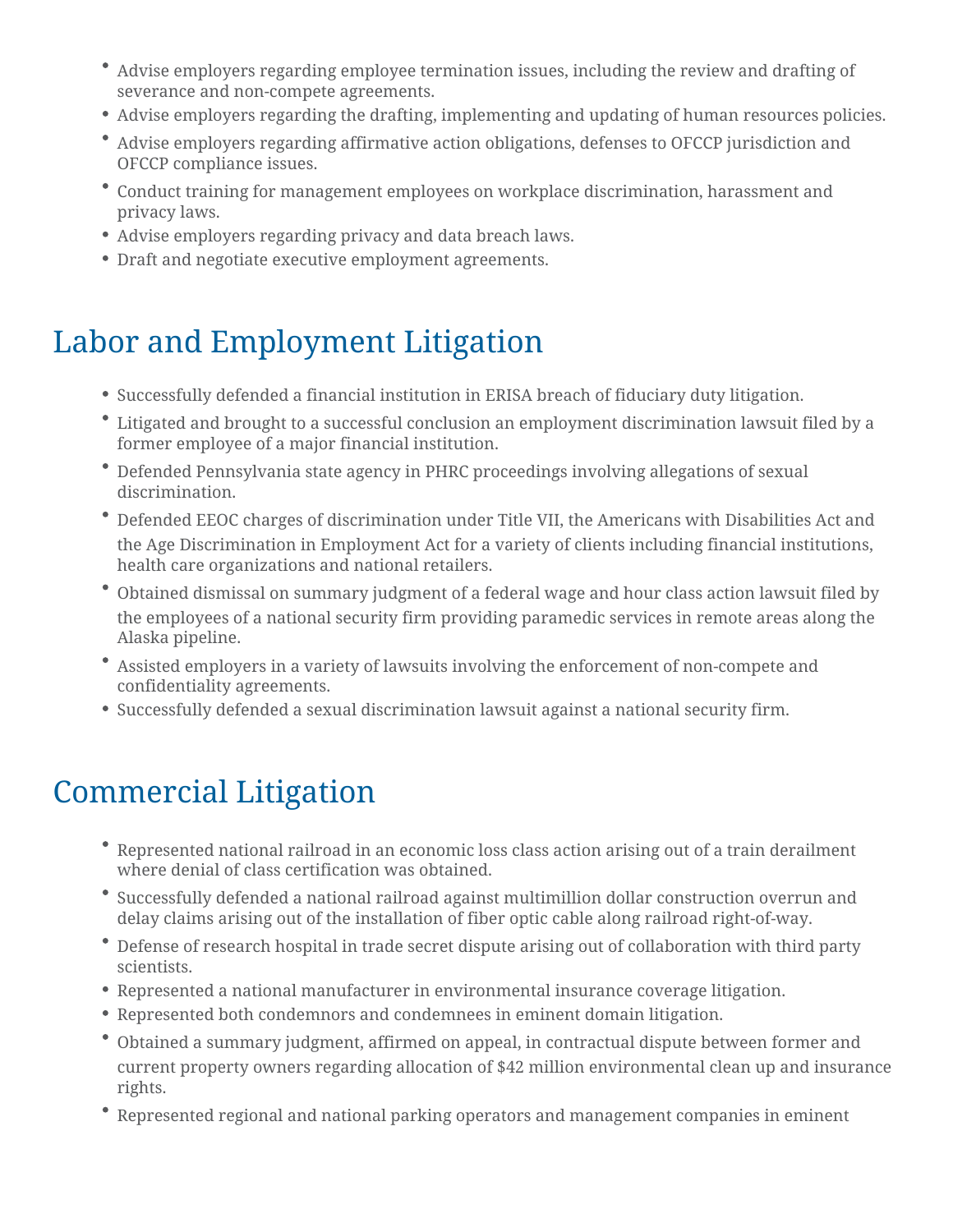domain, lease, and maintenance disputes.

#### Education

- University of California, Davis, J.D., 1991
- University of Iowa, M.A., 1984
- University of Iowa, B.A., 1979

#### Bar Admissions

- Alaska, 1995
- Pennsylvania, 1998

#### Court Admissions

- U.S. District Court for the Eastern District of Pennsylvania
- U.S. District Court for the District of Alaska
- U.S. Court of Appeals for the Third and Ninth Circuits

# **Clerkships**

Chief Justice Daniel A. Moore, Alaska Supreme Court

# Professional Affiliations

- American Bar Association, member
- Alaska Bar Association, member
- Philadelphia Bar Association, member
- Pennsylvania Parking Association, member

#### Other Distinctions

Listed in *The Best Lawyers of America* for Employment Law-Management, 2018-2022